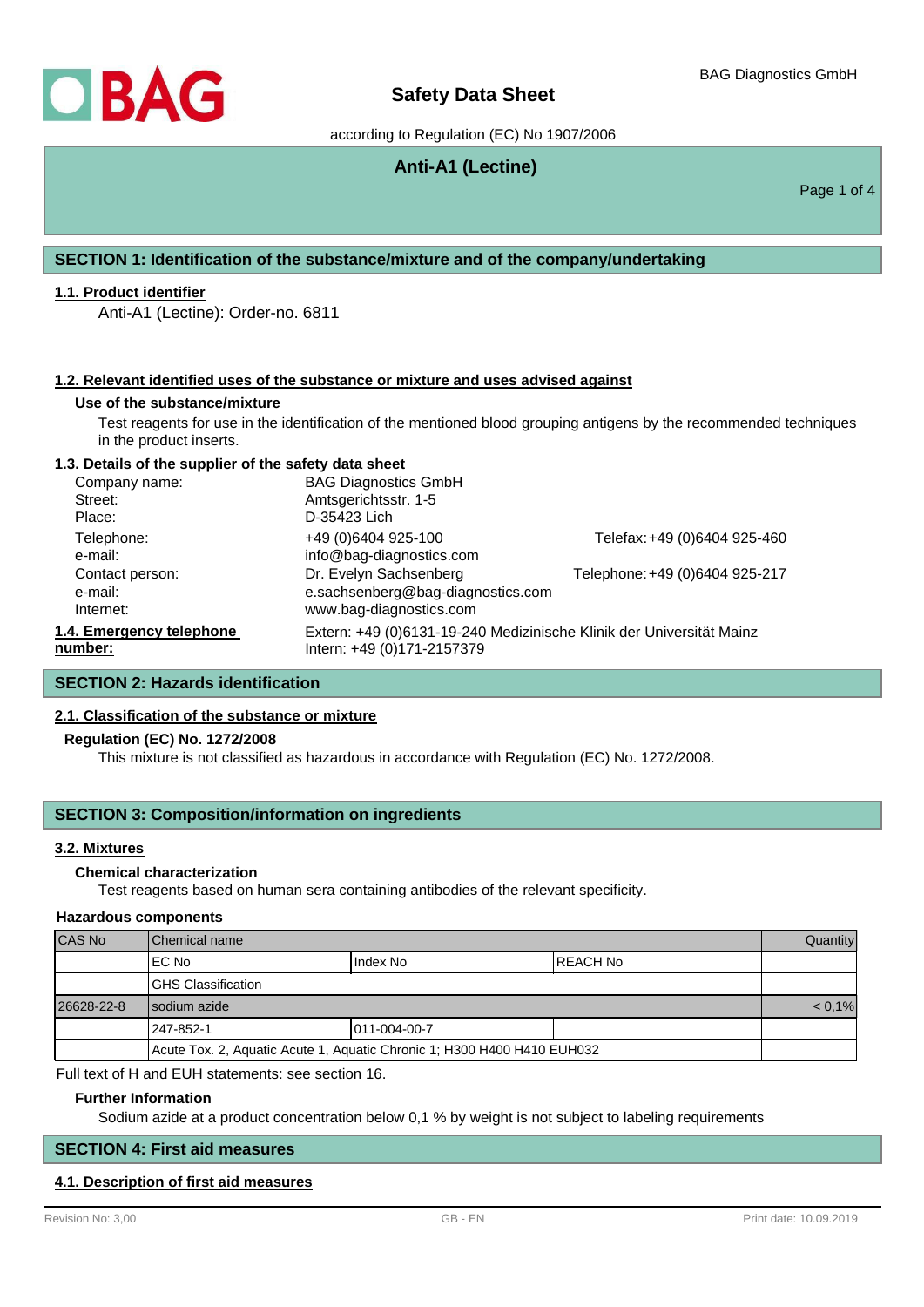

# **Safety Data Sheet**

according to Regulation (EC) No 1907/2006

# **Anti-A1 (Lectine)**

Page 2 of 4

## Not applicable **After inhalation**

## **After contact with skin**

Wipe off affected area and flush with plenty of soap and water.

## **After contact with eyes**

Immediately flush eyes with plenty of water the eyelids open.

#### **After ingestion**

Rinse mouth and drink plenty of water. In case of indisposition seek medical advice.

## **SECTION 5: Firefighting measures**

## **5.1. Extinguishing media**

## **Suitable extinguishing media**

Select according to surrounding materials.

## **5.2. Special hazards arising from the substance or mixture**

None

# **SECTION 6: Accidental release measures**

## **6.1. Personal precautions, protective equipment and emergency procedures**

Avoid skin and eye contact.

For personal protective equipment see heading 8.

## **6.3. Methods and material for containment and cleaning up**

Collect spilled product with absorbing material (paper towels, cellulose), remove for disposal. Wipe the area until clean and dry.

# **SECTION 7: Handling and storage**

## **7.1. Precautions for safe handling**

## **Advice on safe handling**

For In-Vitro-Diagnostic Use according to the instructions for use. Treatment as potentially infectious.

#### **7.2. Conditions for safe storage, including any incompatibilities**

#### **Requirements for storage rooms and vessels**

Store in tightly closed containers at 2....8°C.

## **SECTION 8: Exposure controls/personal protection**

#### **8.1. Control parameters**

#### **Exposure limits (EH40)**

| <b>ICAS No</b> | Substance              | ppm | mg/m <sup>3</sup> | fibres/ml | Category      | Origin |
|----------------|------------------------|-----|-------------------|-----------|---------------|--------|
| 26628-22-8     | Sodium azide (as NaN3) |     | 0.1               |           | TWA (8 h)     | WEL    |
|                |                        |     | 0.3               |           | STEL (15 min) | WEL    |

## **8.2. Exposure controls**

## **Protective and hygiene measures**

The usual safety rules and precautionary measures for handling chemical and potentially infectious material must be adhered to. Protective work clothing should be worn. Do not eat or drink while working with the product. After working with the product, disinfect hands, wash hands carefully and remove protective work clothing.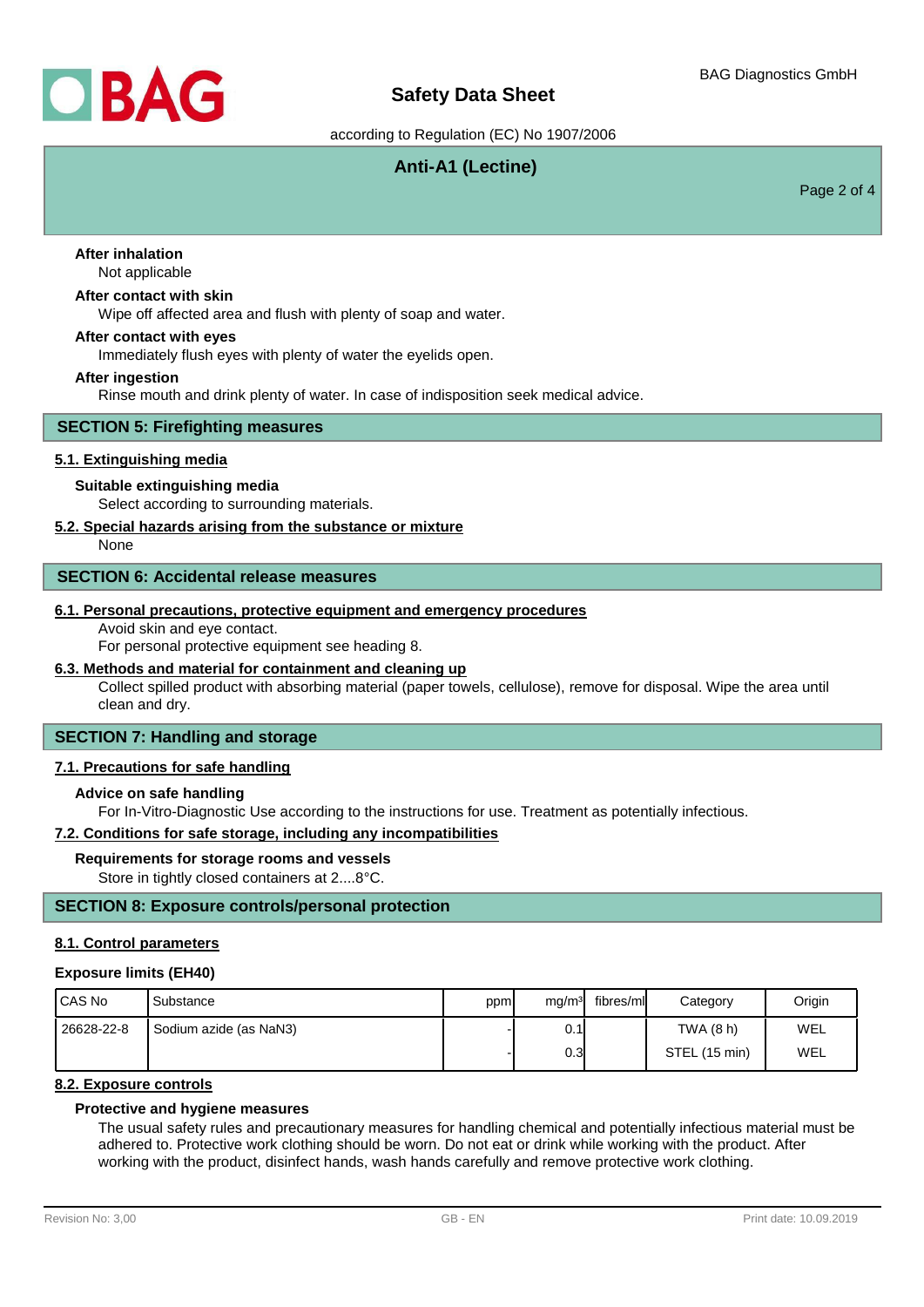

# **Safety Data Sheet**

according to Regulation (EC) No 1907/2006

# **Anti-A1 (Lectine)**

Page 3 of 4

Not necessary **Eye/face protection** Disposable laboratory gloves **Hand protection** Not necessary **Respiratory protection**

# **SECTION 9: Physical and chemical properties**

# **9.1. Information on basic physical and chemical properties**

| Physical state:                          | liquid    |                |
|------------------------------------------|-----------|----------------|
| Colour:                                  | brownish  |                |
| Odour:                                   | odourless |                |
| pH-Value (at 25 °C):                     |           | $6.3 + 0.3$    |
| Changes in the physical state            |           |                |
| Initial boiling point and boiling range: |           | 100 °C         |
| Flash point:                             |           | not applicable |
| Lower explosion limits:                  |           | not applicable |
| Density:                                 |           | not available  |

# **SECTION 10: Stability and reactivity**

#### **10.4. Conditions to avoid**

Store below 2° C and/or above 8° C. Fire and excessive heat. Freezing and thawing may decompose the product.

#### **10.5. Incompatible materials**

Lead and Copper salt

## **10.6. Hazardous decomposition products**

Sodium azide when heated to decomposition liberates nitrogen gas and sodium, which is explosive.

# **SECTION 11: Toxicological information**

## **11.1. Information on toxicological effects**

#### **Acute toxicity**

Toxicological dates for the products are not available. The product is classified according to Regulation (EC) No. 1272/2008 as not hazardous product.

| <b>CAS No</b> | <b>IChemical name</b> |       |         |                  |                |        |
|---------------|-----------------------|-------|---------|------------------|----------------|--------|
|               | Exposure route        | 'Dose |         | <b>I</b> Species | <b>ISource</b> | Method |
| 26628-22-8    | Isodium azide         |       |         |                  |                |        |
|               | Ioral                 | IATE  | 5 mg/kg |                  |                |        |

## **Further information**

Nevertheless the product should be handled with the usual caution whilst handling biological products.

# **SECTION 12: Ecological information**

# **12.1. Toxicity**

Data regarding ecological effects of this product are not available. If handled and use appropriately, ecological problems are not expected to occur.